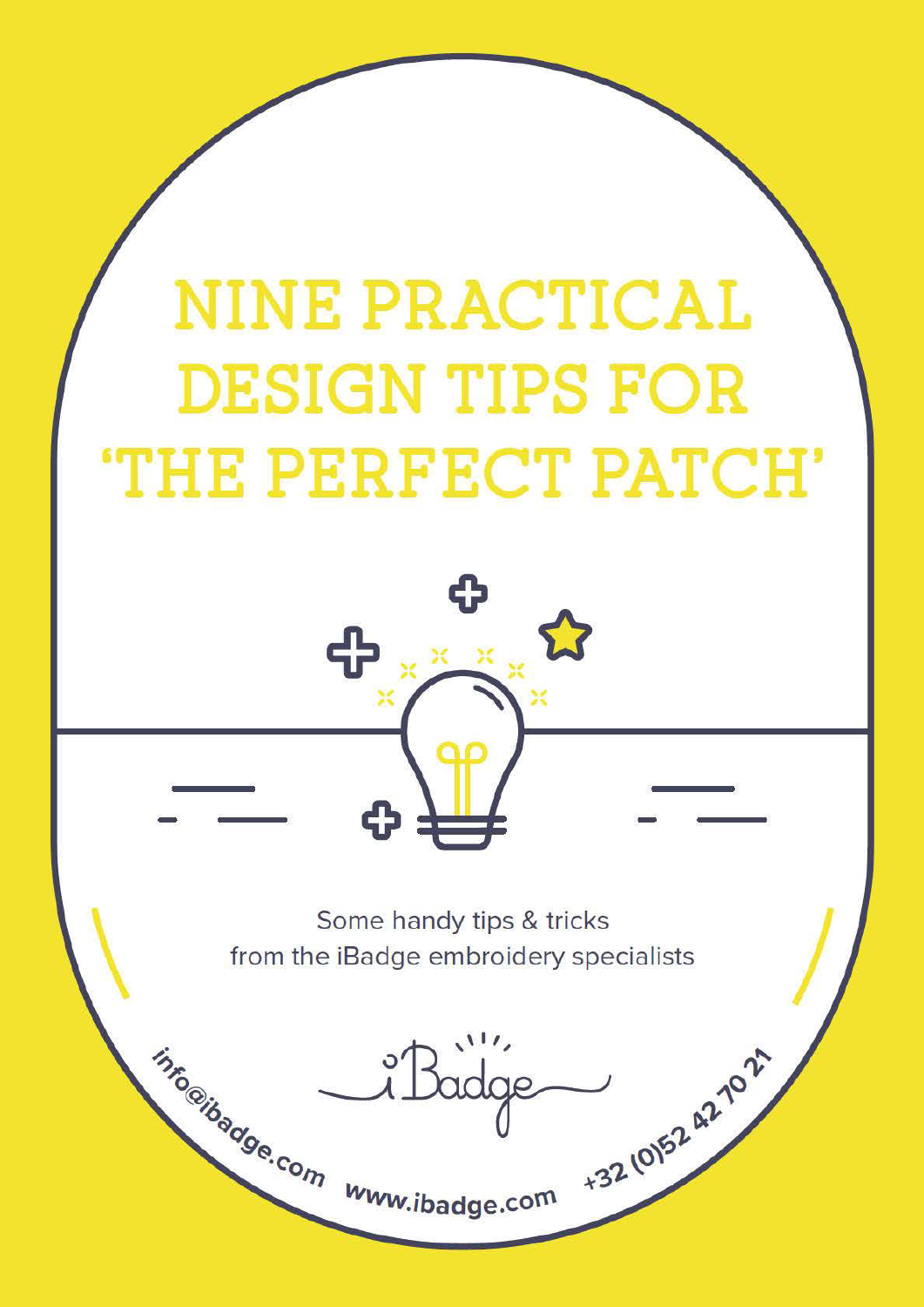## **READING THESE TIPS CERTAINLY PAYS OFF!**

It's great that you are considering having embroidered badges made. Regardless of the occasion or the marketing campaign you want to use them for, you will definitely not regret your choice. An attractive embroidered badge always attracts attention and is always talked about. And not only by those who will be wearing the badges …

# **IT'S ALL IN YOUR MIND?**

Do you have a clear image in your mind of the drawing you want to have embroidered on your badge? Great! Finding a good idea was the hardest part. Now all we need to do is refine this idea into a technically feasible design that does justice to this drawing. This is the challenge. In principle anything goes, as no design is impossible for the iBadge embroidery machines. Still it's best to take several pitfalls into account that could harm your clever design. After all, not only do you want your badge to be noticed, but it should also be clearly recognisable and legible. Also from a distance. Well, we're ready to divulge all our tips & tricks.

# **WHAT YOU CAN EXPECT? A LOT!**

There are no big secrets or complicated guidelines in this guide, but there are concrete dos and don'ts you can test your preliminary design against. This may sound suspiciously simple, but the results of such an exercise are often remarkably surprising. Take a look at these before and after examples and decide which version you would prefer.



## **CONVINCED? THEN LET'S GET STARTED!**



**(b) (p)** Like us on Facebook & Instagram or pin your badge on Pinterest!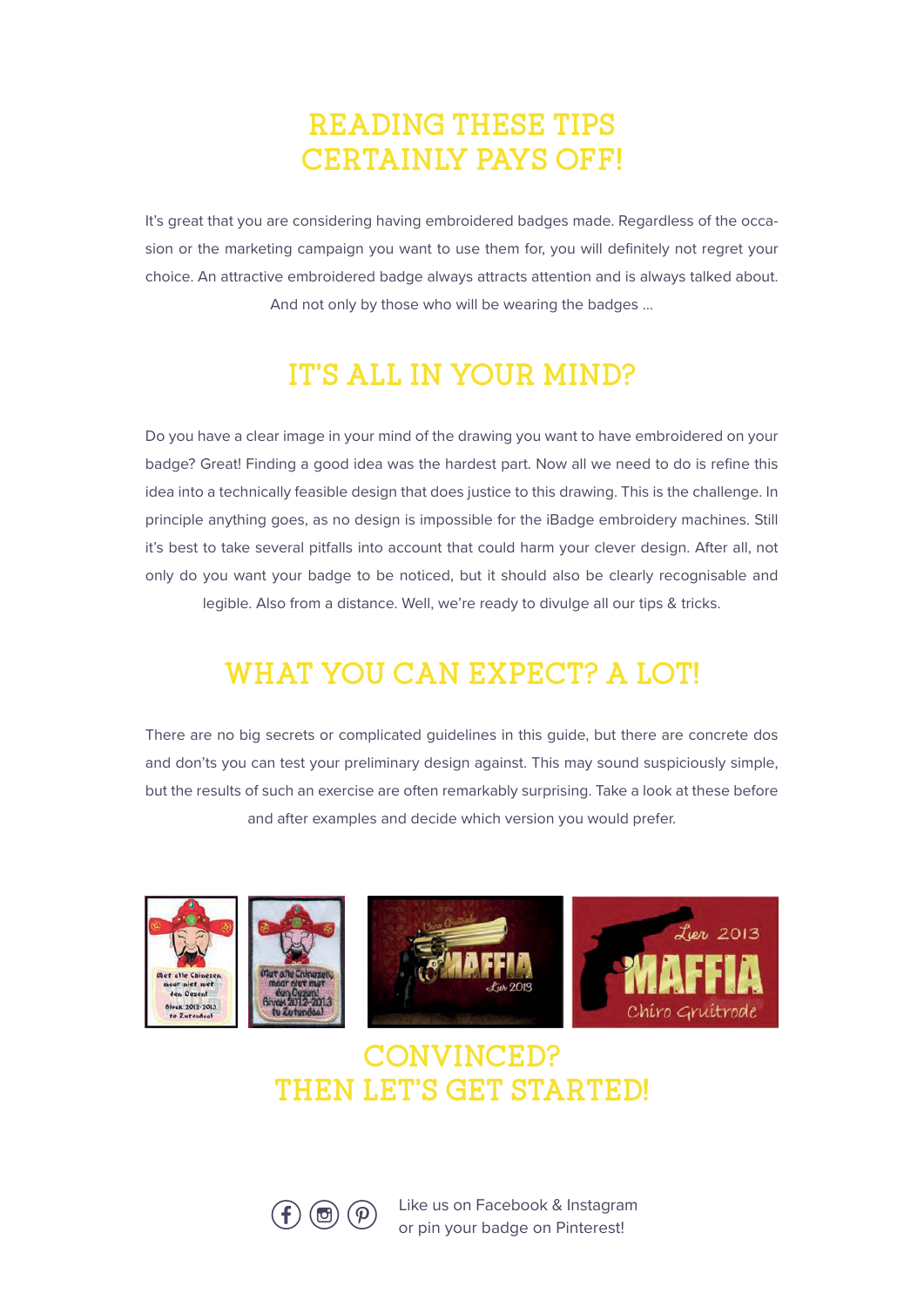# **NINE DOS AND DON'TS FOR** AN IMPECCABLE BADGE DESIGN



# **TIP 1 THINK OUTSIDE THE BOX**

You don't have to colour between the lines. On the contrary! Departing from the classic rectangle or circle shape is a very good idea to make your badge stand out even more. Feel free to combine overlapping parts in a daring composition.



# TIP 2 CHOOSE CONTRAST

Soft colour graduations may look great on your computer screen, but hard colour contrasts are a better idea for a badge, as your design will also catch the eye from a distance. So it's preferable to put a light foreground colour on a dark background, or vice versa.

# TIP 3 GOING FOR GOLD (THREAD)



Metal thread is an ideal way of giving your design more contrast and extra bling. Having silver or gold coloured thread embroidered in your design, makes your badge an instant eye-catcher, as is also the case for police emblems and military badges. The super deluxe look is an added bonus.

Please note: due to the thickness and stiffness of the metal thread the embroidery machines have to work at a slightly slower pace. The longer production time and the more expensive thread add 20% to the price of your badge. Not the cheapest option, but highly recommended if you want to give your badge more prestige.



# **TIP 4 BETTER THICK THAN THIN**

Thick lines have full play compared to fine lines. A slightly thicker line can be embroidered better, so check all outlines of your badge design and adapt them where possible.

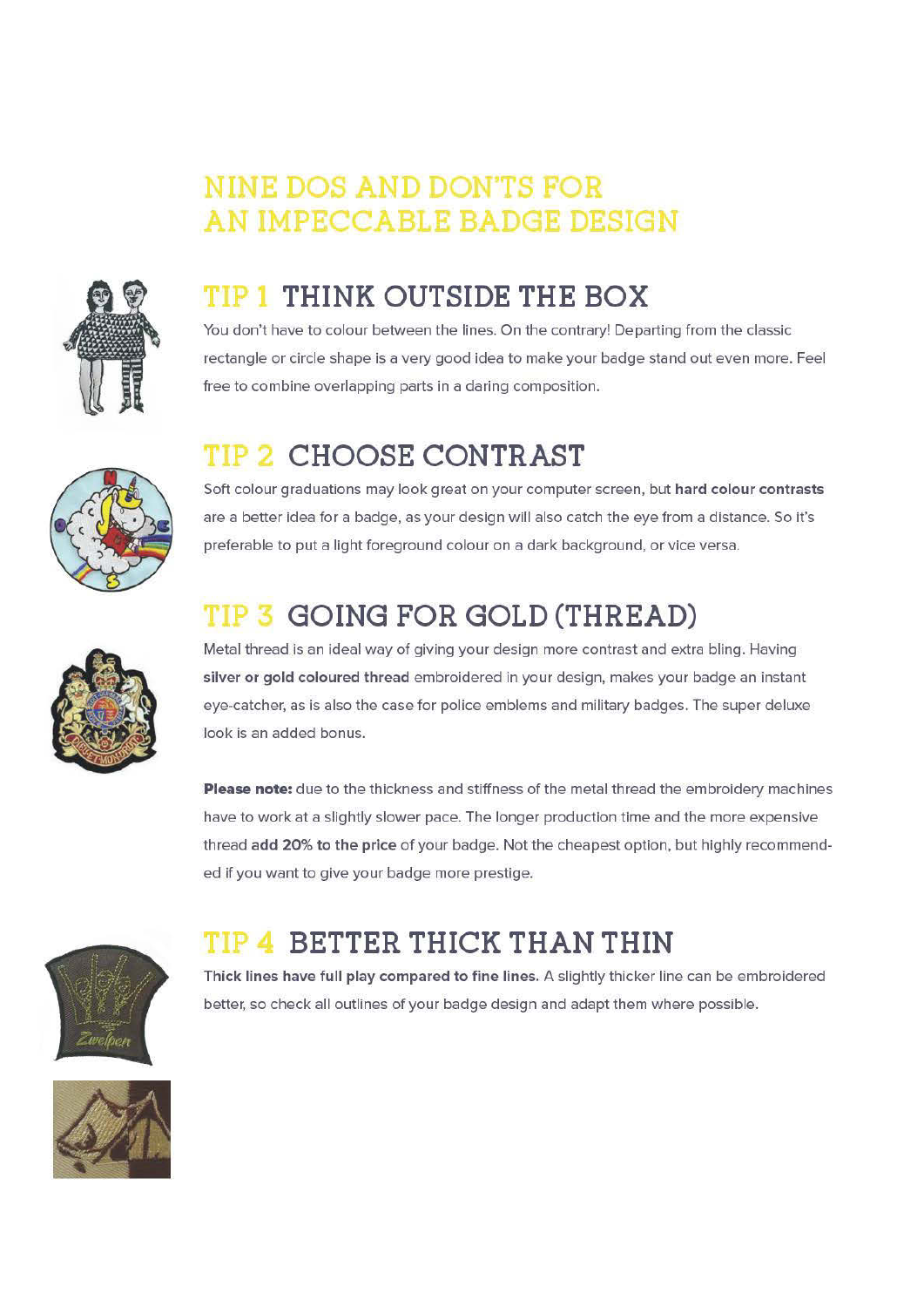### TIP 5 HOW ABOUT LEGIBILITY?

There are no font limits. We can even embroider the craziest decorative letters. To keep any text on your badge legible from a distance, it's best to check in advance whether your text meets the following criteria:

- · Reduce your text as much as possible. Less is definitely more!
- CAPITALS certainly benefit legibility.
- · The ideal minimum height of characters is 4 to 5 mm.
- . Don't stick letters too close together, but give them some space.



### TIP 6 LEAVING OUT IS THE MESSAGE!

Small details can also be embroidered, but due to the thickness of the thread they don't always look as sharp as on your digital design. Remove all excess details, summarise your text as much as possible and perhaps choose a slightly larger badge to give your message enough space.

### TIP 7 SIZE DOES MATTER AFTER ALL

Copy, cut & paste! Simply printing your design full-size, cutting it out and sticking it on the eventual carrier is an absolute must. This way you can clearly visualise and test the eventual result to see whether the badge size you had in mind suffices or needs to be adapted. Scissors and paper are the best tools to find out whether your design needs to be bigger or smaller!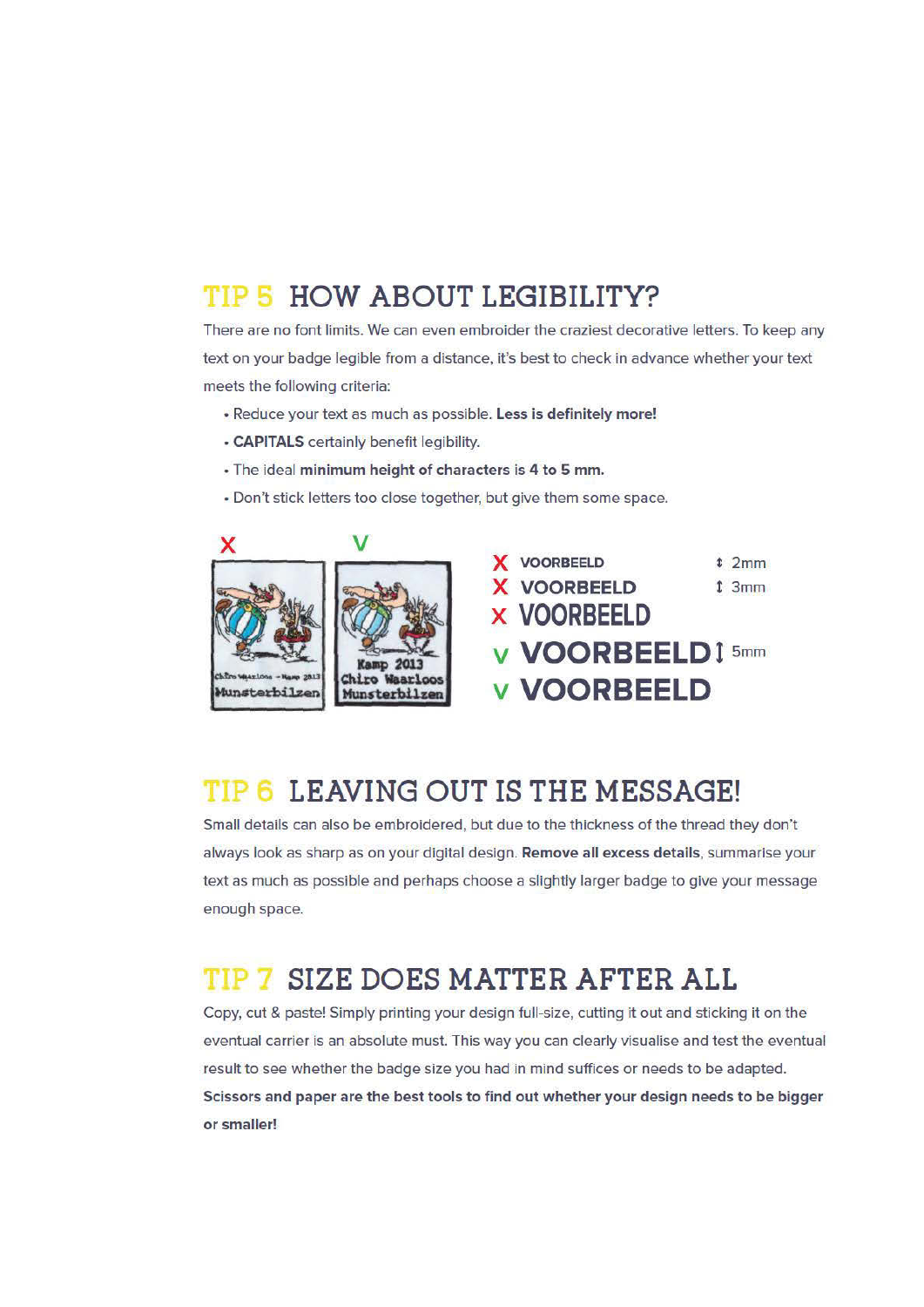You should of course also consider your budget and try to keep the badge as small as possible. Thankfully, a lot can be realised in the lowest price category for badges up to 10 cm. Still, the tiny price difference for a slightly bigger badge often does not weigh up to the considerable better look and effect. Feel free to experiment with a slightly bigger format and then recalculate the price, which is undoubtedly not as high as you expected.

## **TIP 8 WHAT DOES YOUR TEST AUDIENCE HAVE TO SAY?**

Have you tested your badge against all abovementioned tips and adjusted your design where necessary? Then you're almost ready to have your badge embroidered. Almost, as you will surely show your design to **a critical test audience**?

Pick up scissors and paper again and stick your improved life-size design onto your outfit, backpack or cap. This makes it easier for your friends, colleagues or club mates to give feedback. You can then always adjust your design until it's perfect.

**You can of course also involve our embroidery experts for a critical look of your design.** iBadge managers Katrien and Mark have been making embroidered badges for over 20 years and know perfectly how to improve a design to turn it into the perfect patch. **They have the knowledge and expertise, so use it!**

#### **TIP 9 PHOTO SCAN**

Until now you always printed, cut out and stuck on your own design. You can however also scan a photo of your design to get an even clearer idea of what your badge will eventually look like. Such a photo is a **hyper realistic digital proof** where your design is already presented in textile form.

**A photo scan costs €20, but you get back this amount if you actually place an order.** This photo scan in therefore free of charge. You only need to upload or e-mail your design and you will be sent a digital version not much later.

Please note: the delivery period of your order is extended by a week if you choose this option. The message is therefore to start designing and requesting a photo scan on time!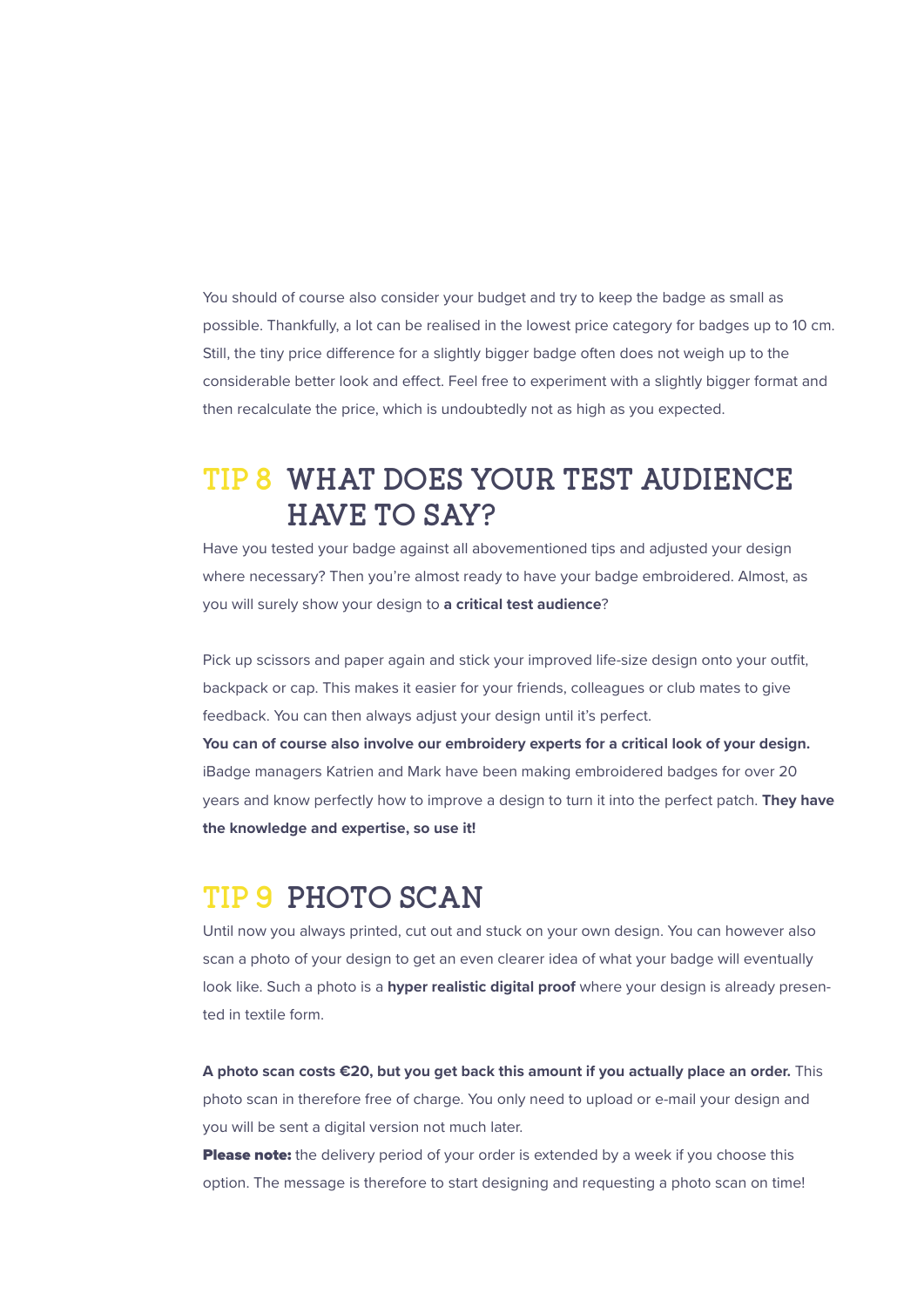#### **DESIGN SOFTWARE**

#### **Need inspiration? Like it? Pin it!**

On the **iBadge Facebook page** you can find several examples of previously realised badges, but also visit the *iBadge Pinterest page*, as it offers so many more. Feel free to pin your favourite examples on your own Pinterest board so you can have a look during the design phase.

#### **No digital drawing program?**

Online design programs

No Photoshop licence or is it the first time you are creating a digital design? No worries! There are some websites that let you make a free digital design in an easy way. Here's a list:

#### **LogoEase.com**

We recommend this one. After registering you can easily have your logo sent to this site via e-mail in various formats such as .jpg, .png and a vector .eps. These vector files can be enlarged without losing any quality. **Tip:** check out the **YouTube video** that explains how to use LogoEase in detail first.

- Pixlr.com
- Online logo maker
- Cooltext.com
- Simwebsol Image tool
- Logo instant

#### **GET STARTED!**

Now it's up to you. Give your creativity free rein and design a fantastic badge. When you're completely satisfied with the result, you can upload the digital file at **iBadge.com** and place your order.